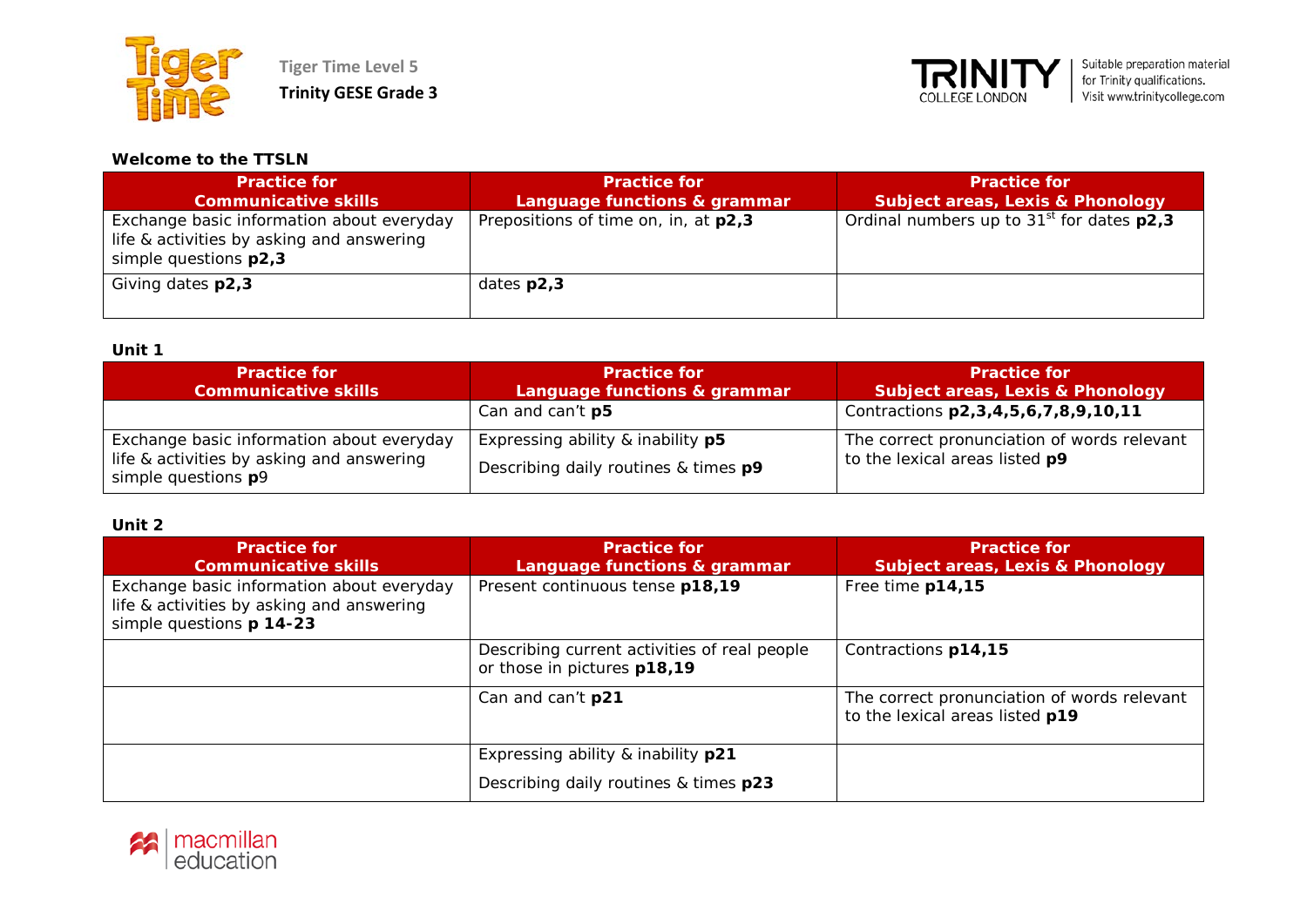

**Tiger Time Level 5 Trinity GESE Grade 3**



## **Unit 3**

| <b>Practice for</b><br><b>Communicative skills</b>                                                                   | <b>Practice for</b><br>Language functions & grammar | <b>Practice for</b><br><b>Subject areas, Lexis &amp; Phonology</b> |
|----------------------------------------------------------------------------------------------------------------------|-----------------------------------------------------|--------------------------------------------------------------------|
| Show understanding by responding<br>appropriately to simple questions & requests<br>$p24 - 33$                       | Link words and, and then p28                        | Contractions p28                                                   |
| Exchange basic information about everyday<br>life & activities by asking and answering<br>simple questions $p$ 24-33 | Describing daily routines & times p31               | Times p31                                                          |

| <b>Practice for</b><br><b>Communicative skills</b>                                                                             | <b>Practice for</b><br>Language functions & grammar | <b>Practice for</b><br><b>Subject areas, Lexis &amp; Phonology</b> |
|--------------------------------------------------------------------------------------------------------------------------------|-----------------------------------------------------|--------------------------------------------------------------------|
| Use basic sentence patterns and phrases to<br>communicate limited informatoon related to<br>simple everyday situations p34 -43 | Describing states in the past p36,37,38,39          | Jobs p34                                                           |
| Exchange basic information about everyday<br>life & activities by asking and answering<br>simple questions $p34 - 43$          | Past tense of the verb to be p36,37,38,39           |                                                                    |
| Link groups of words in a very simple way<br>using and, and then p28                                                           |                                                     |                                                                    |

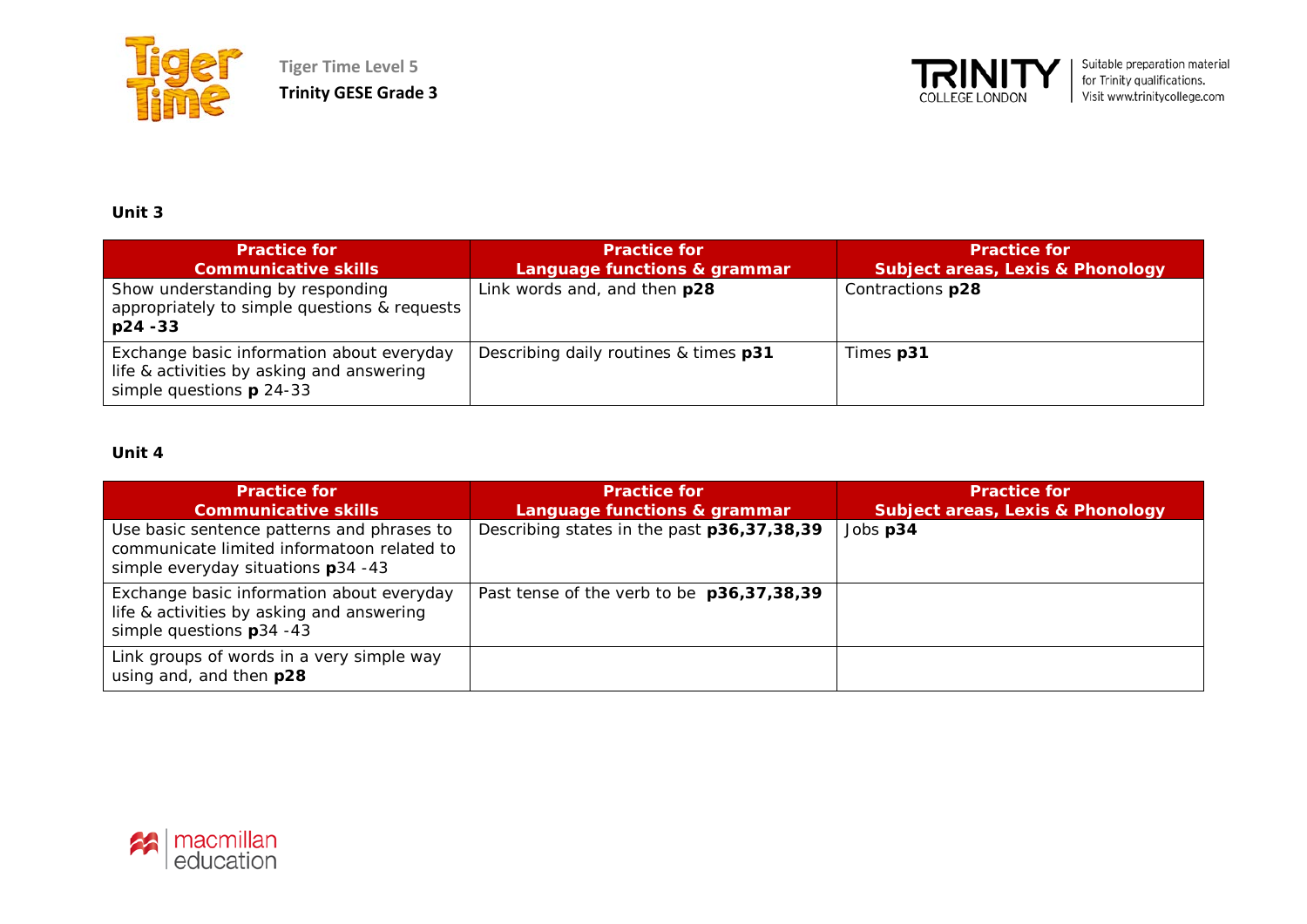

**Tiger Time Level 5 Trinity GESE Grade 3**



# **Unit 5**

| <b>Practice for</b><br><b>Communicative skills</b>                                                                             | <b>Practice for</b><br>Language functions & grammar | <b>Practice for</b><br><b>Subject areas, Lexis &amp; Phonology</b> |
|--------------------------------------------------------------------------------------------------------------------------------|-----------------------------------------------------|--------------------------------------------------------------------|
| Use basic sentence patterns and phrases to<br>communicate limited informatoon related to<br>simple everyday situations p34 -43 | Describing states in the past p36,37,38,39          | Jobs p34                                                           |
| Exchange basic information about everyday<br>life & activities by asking and answering<br>simple questions $p34 - 43$          | Past tense of the verb to be p36,37,38,39           |                                                                    |
| Link groups of words in a very simple way<br>using and, and then p28                                                           |                                                     |                                                                    |

| <b>Practice for</b><br><b>Communicative skills</b>                                                                             | <b>Practice for</b><br>Language functions & grammar | <b>Practice for.</b><br><b>Subject areas, Lexis &amp; Phonology</b> |
|--------------------------------------------------------------------------------------------------------------------------------|-----------------------------------------------------|---------------------------------------------------------------------|
| Use basic sentence patterns and phrases to<br>communicate limited informatoon related to<br>simple everyday situations p 44-53 | Can and can't p45                                   |                                                                     |
| Exchange basic information about everyday<br>life & activities by asking and answering<br>simple questions p 44-53             | Expressing ability & inability p45                  |                                                                     |